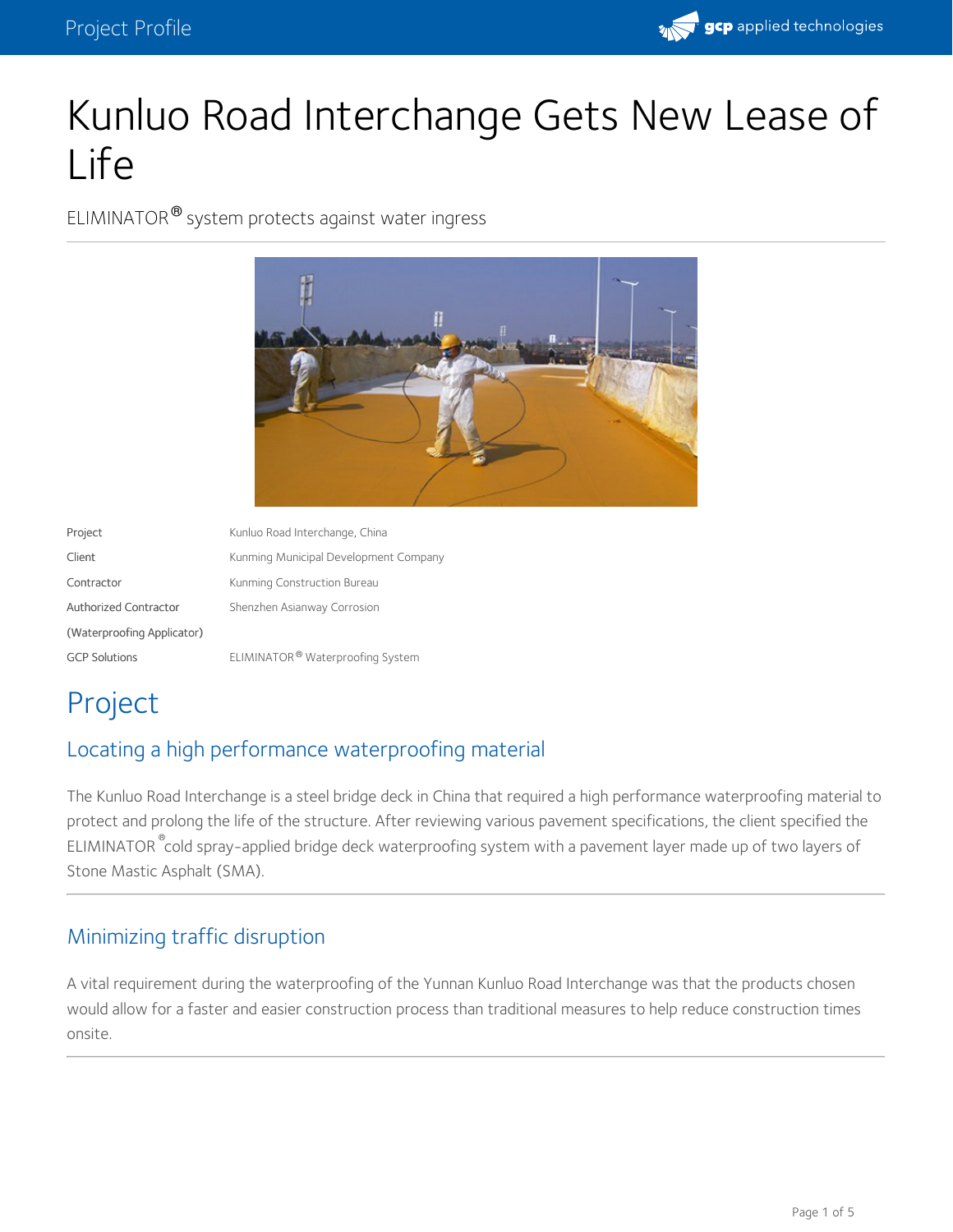



### Ensuring long-term waterproofing protection

Developed by Stirling Lloyd (now GCP Applied Technologies), ELIMINATOR $^\circ$ spray-applied bridge deck waterproofing system and SMA provided thermal stability as well as excellent crack bridging properties.

Based on unique <code>ESSELAC $^\circ$ technology,</code> the <code>ELIMINATOR</code>  $^\circ$ system is a cold, spray applied system that allows for fast application and the ability to seal complex, critical details and penetrations with ease, forming a tough, flexible and seamless membrane.

Technical Guidelines for design and construction of deck pavement on steel box bridges requires an adhesive strength between the asphalt waterproofing layer and steel to be ≥ 1.2Mpa. However, test data shows the use of ELIMINATOR  $^\circ$ on steel bridge decks to be in excess of  $\geq$  5.0Mpa.

The use of ELIMINATOR  $^\circ$  waterproofing system with a pavement layer made up of two layers of SMA enabled the Kunluo Road Interchange project to be carried out within schedule. The ELIMINATOR  $^\circ$ system ensured that the busy interchange will be well protected for the long term.

Blue360**℠** Total Business Advantage. The power of GCP products, performance and people

#### Related articles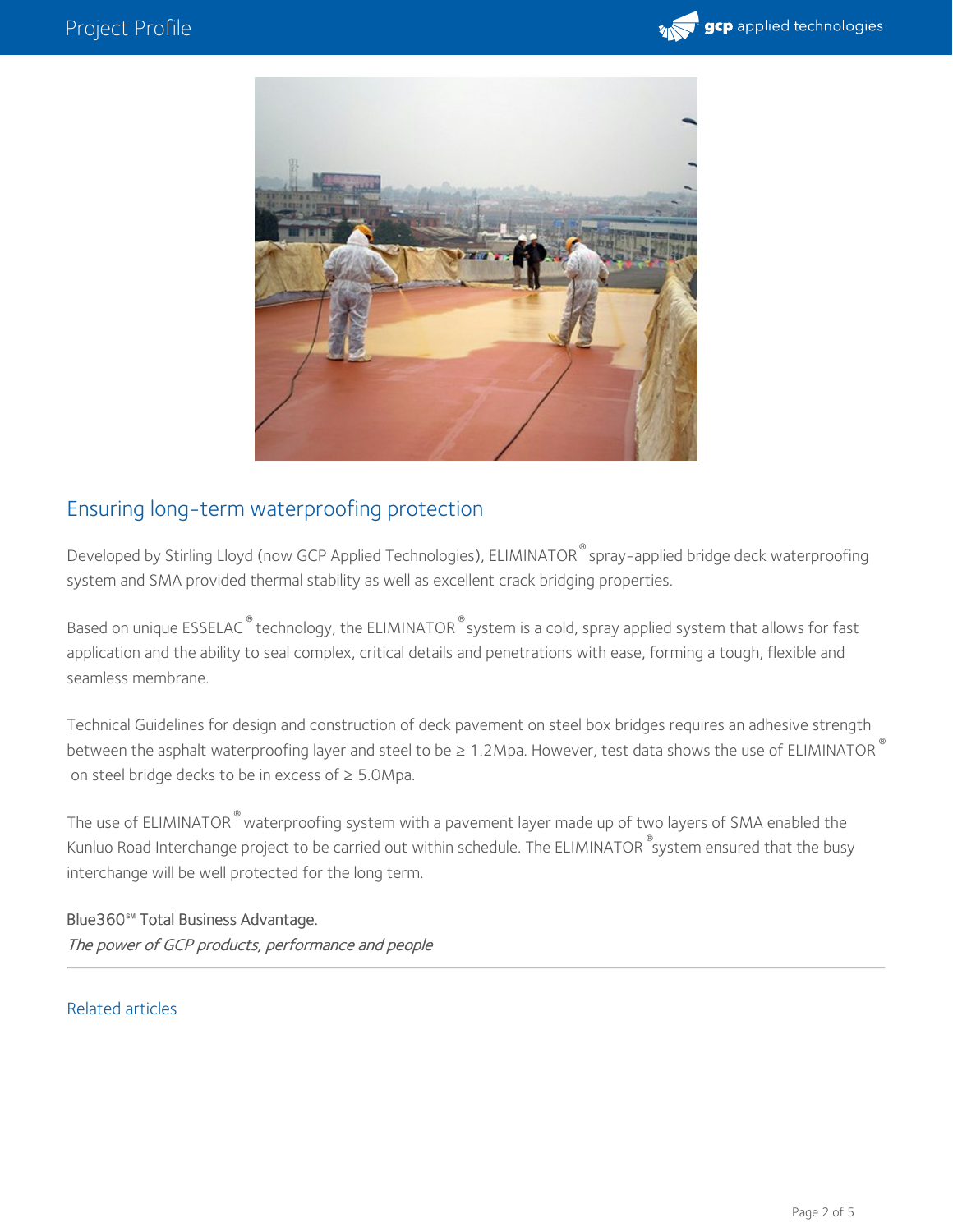



## ELIMINATOR  $^\circledR$  bridge deck waterproofing membrane



Bridge Projects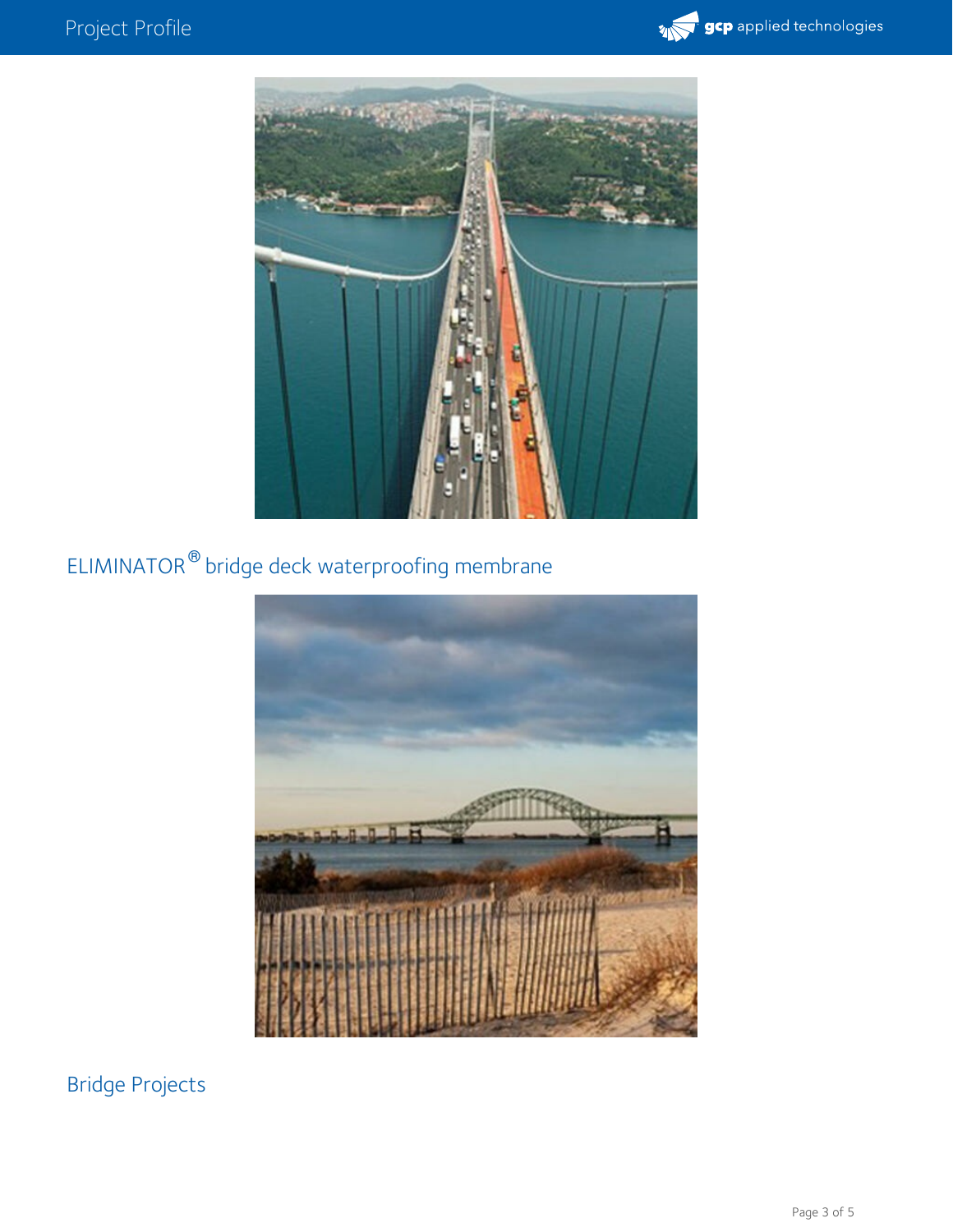## Project Profile





## Iconic bridges use ELIMINATOR  $^\circledR$  waterproofing



ELIMINATOR  $^\circledR$  overcomes tough environmental challenges